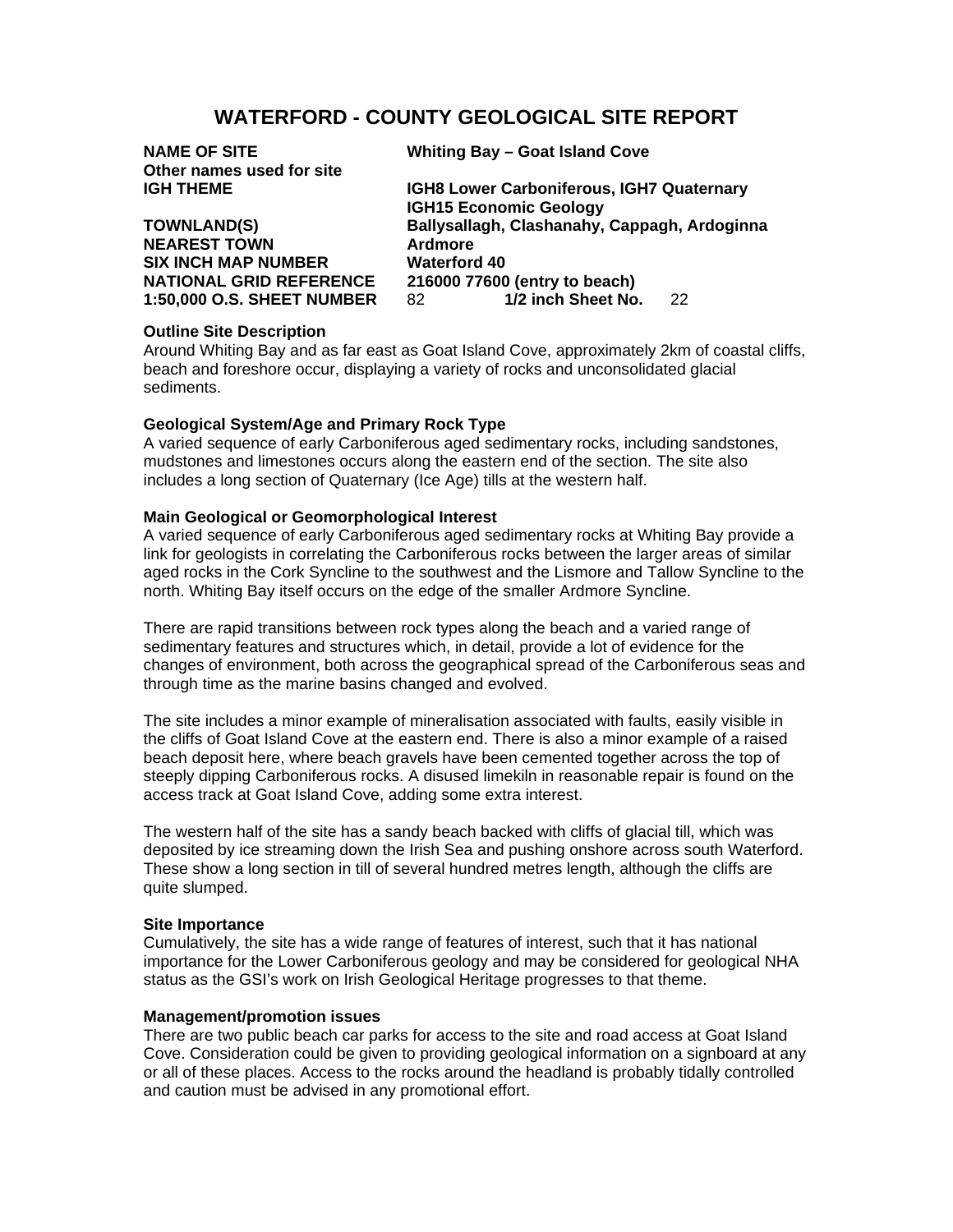

Whiting Bay, viewed from the eastern end.



Goat Island Cove, exposing Carboniferous rocks along its extent.



Raised beach deposit of cemented gravels. A fault with minor mineralisation



at Goat Island Cove.



 Profile of muddy Irish Sea till exposed along View eastwards to rocks at end of Whiting Bay. the rest of Whiting Bay.